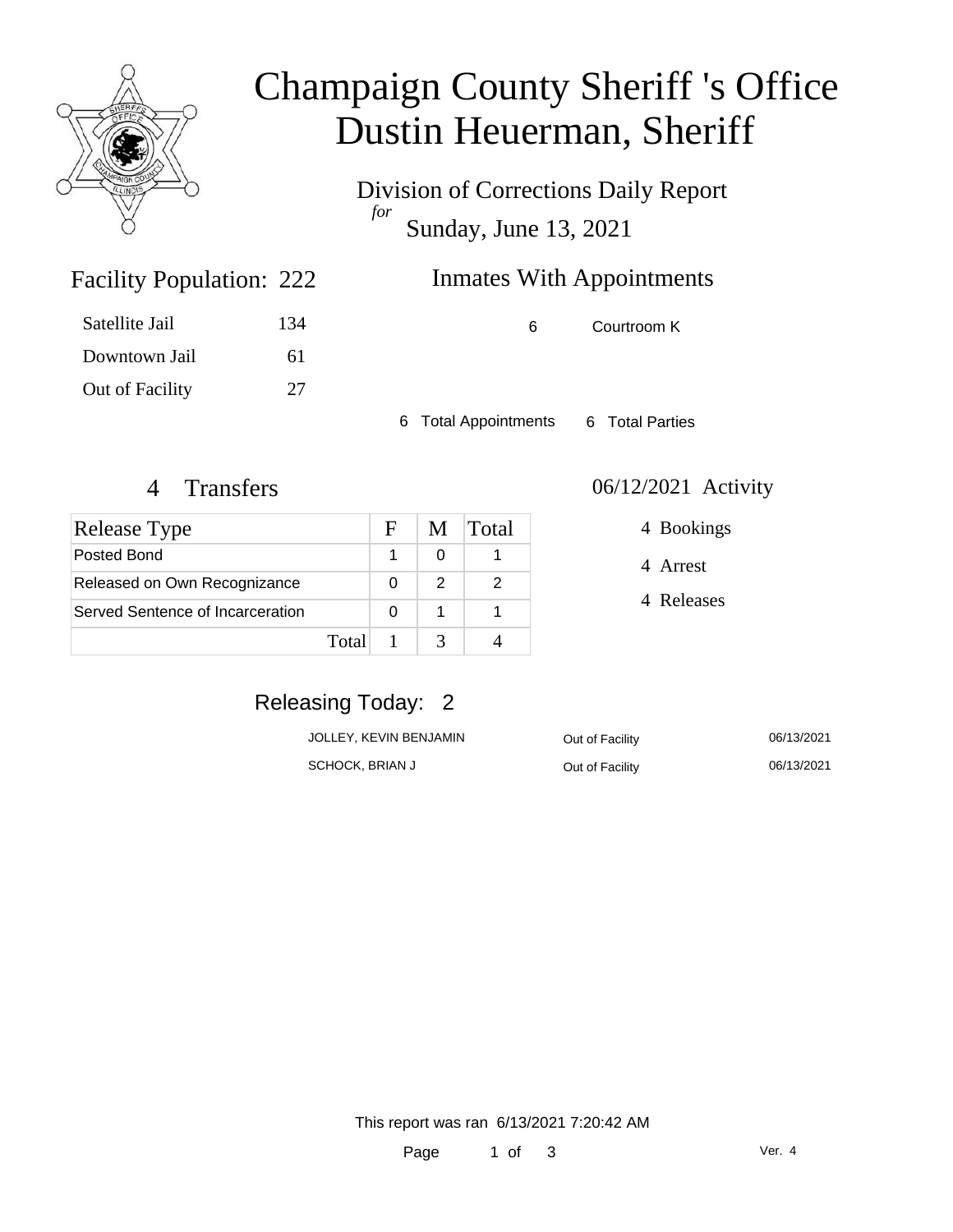

# Champaign County Sheriff 's Office Dustin Heuerman, Sheriff

Division of Corrections Daily Report *for* Sunday, June 13, 2021

#### Custody Status Count

- Electronic Home Dentention 26
	- Felony Arraignment 6
	- Felony Pre-Sentence 7
		- Felony Pre-Trial 127
	- Felony Sentenced CCSO 3
	- Felony Sentenced IDOC 30
	- Felony Sentenced Other 1
		- Hold Other 1
	- Hold Sentenced CCCC 1
	- Misdemeanor Arraignment 2
		- Misdemeanor Pre-Trial 7
			- Petition to Revoke 3
			- Remanded to DHS 7
		- Traffic Sentenced CCSO 1
			- Total 222

This report was ran 6/13/2021 7:20:42 AM